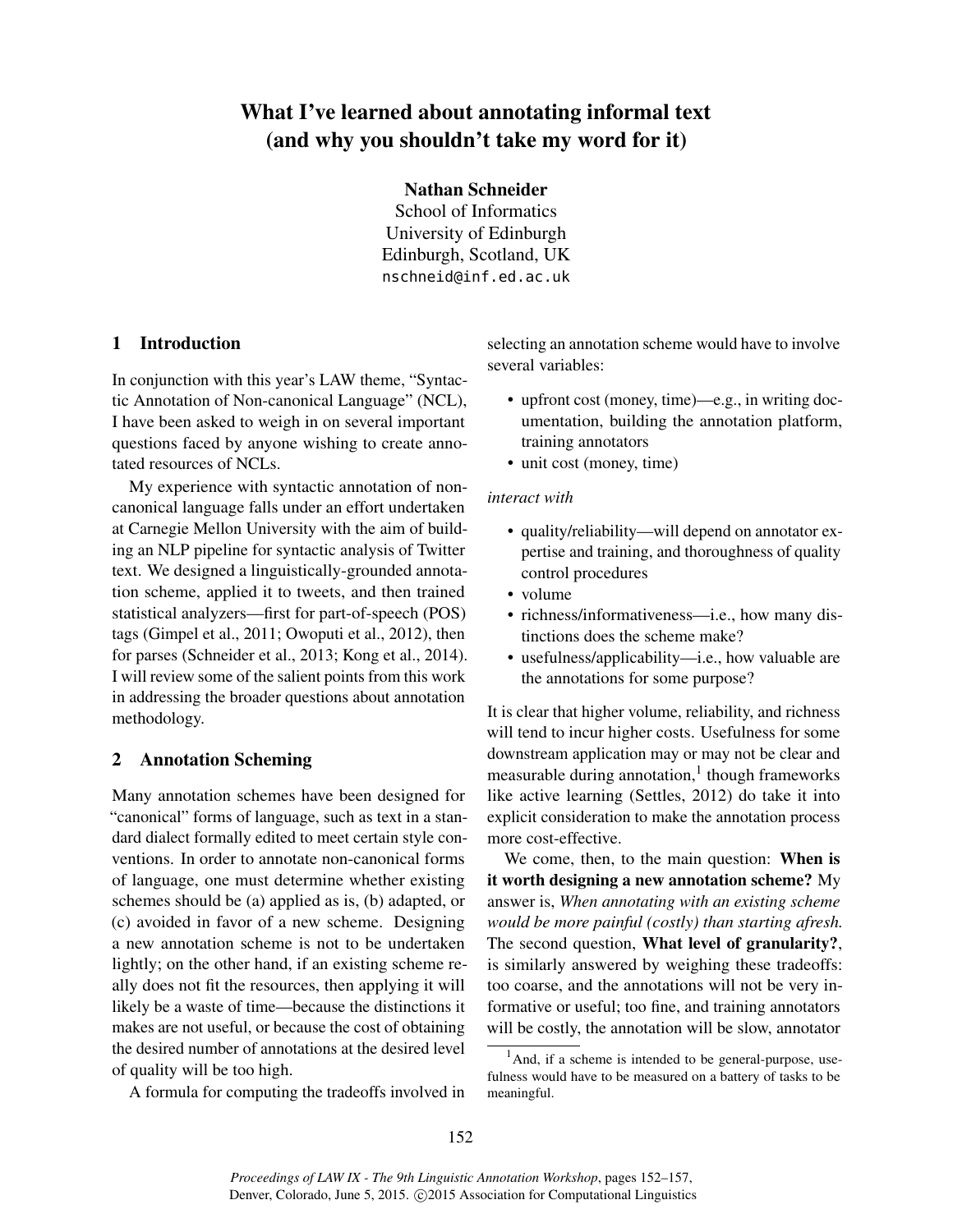Figure 1: FUDG GFL notation summary and two annotated Twitter examples.

reliability will be low, and some categories may be highly sparse. Estimating these tradeoffs in a particular setting is a qualitative judgment call, so in lieu of a more concrete general principle, I will share some illustrative examples from my own experience.

Twitter POS. Gimpel et al. (2011) introduced (and Owoputi et al., 2012 documented in greater detail) a coarse-grained POS tagset for English tweets. Given that the eventual goal was to build a syntactic parser, we considered extending the Penn Treebank (Marcus et al., 1993) tagset with a few additional tags for social media phenomena (such as emoticons and hashtags). However, we also wanted a "lightweight" tagset to facilitate rapid annotation, and did not feel that the fine-grained inflectional distinctions made in the PTB tags—VB, VBP, VBZ, VBG, VBD, and VBN indicating different forms of verbs, for instance—were an ideal use of annotators' time.

We ultimately decided to craft a tagset coarser grained than the 45 PTB categories, and similar to Petrov et al.'s (2011) "universal" set of 12 categories, $2$  but with additional categories suited to tweets: ! (interjection), E (emoticon), U (URL), # (extrasyntactic hashtag), @ (at-mention), and ~ (online discourse marker). Finally, we felt that it would be difficult to force a tokenization of nonstandard words like ima ("I'm going to"), so we opted for a minimal tokenization and added 5 complex tags for {nominal, proper noun}+{verbal, possessive}, and existential *there* or predeterminer + verbal. This tagset had 20 tags, which proved manageable for a rapid shortterm annotation effort. Other Twitter syntax projects, however, chose to adapt the PTB tagset, with the

<sup>2</sup>Unlike Petrov et al.  $(2011)$ , we distinguished proper nouns from common nouns, as this distinction is beneficial for named entity recognition.

advantage that their data would be more closely compatible with existing resources and tools (Ritter et al., 2011; Foster et al., 2011a,b).

Twitter Treebanking. In annotating a treebank for Twitter, we estimated that a large volume of data at a coarse level of granularity would be more valuable for training parsers than a small amount of data with fine-grained labels. We thus developed Fragmentary Unlabeled Dependency Grammar (FUDG), an annotation scheme for unlabeled dependencies, and applied it to build the TWEEBANK corpus (Schneider et al., 2013; Kong et al., 2014). This scheme does make a couple of special distinctions—it provides special structures for coordination and multiword expressions, which occur in all text genres, and also allows multiple syntactic utterances/sentences per tweet—but by and large, it rests on the assumption that syntactic relations can be characterized as trees of head–modifier dependencies. (Accommodations for cases where it is difficult to determine those dependencies fully are described below.)

# 3 On Ambiguity

The third question asks: Can the concept of "gold annotations" be applied to non-canonical languages where the inherent ambiguity in the data makes it hard to decide on the "ground truth" of an utterance?

First, I think it is important to address the sources of ambiguity. The text that we encounter is (presumably) intended to be understood by someone. Of course, in unedited text there will be occasional errors—accidental misspellings, omitted words, etc. that might render the utterance uninterpretable, and there may be fewer distinguishing orthographic cues (like capitalization). Even without production errors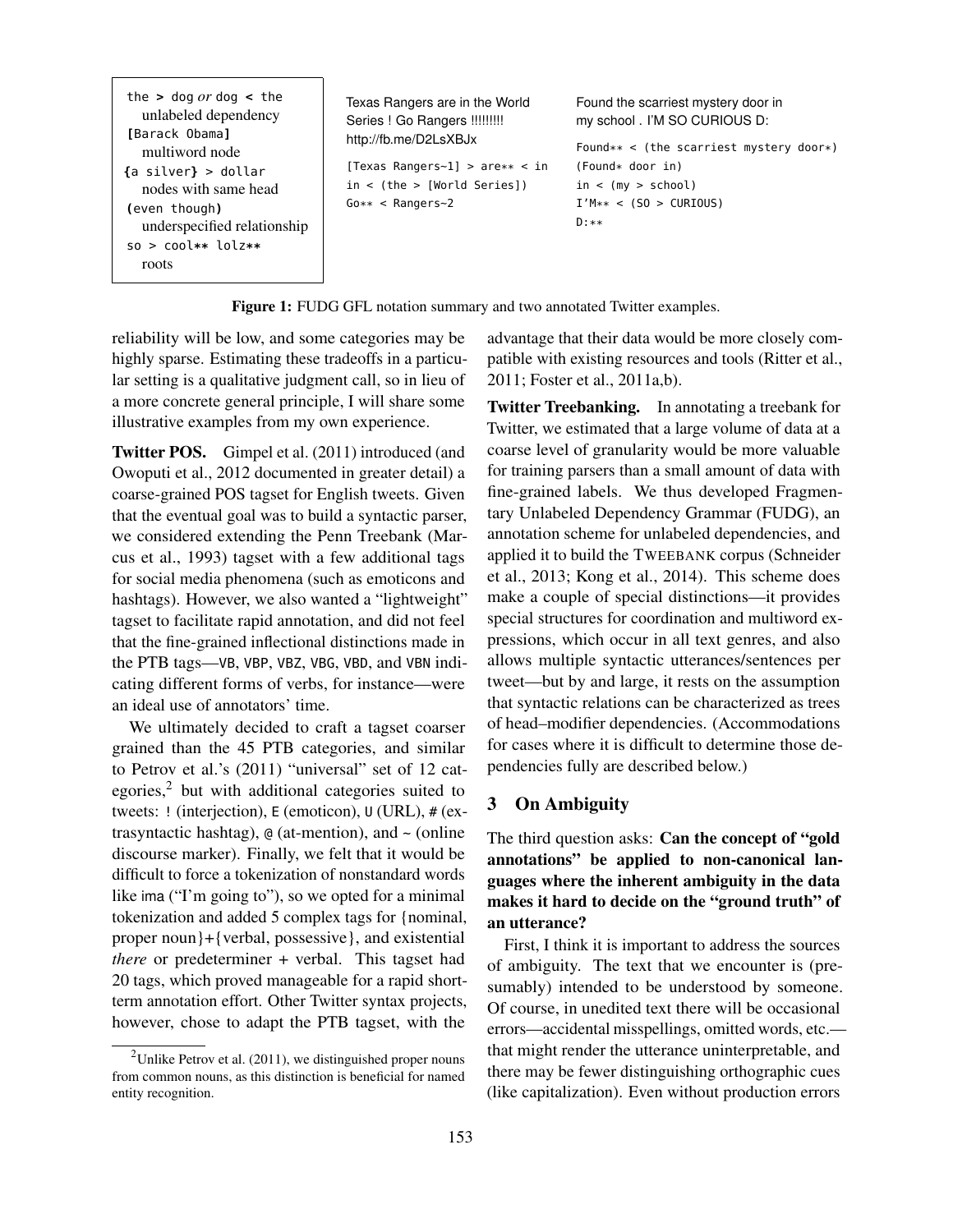or orthographic ambiguities, the annotator may lack context that was available to the intended audience, or there may be genuine linguistic differences between the writer and annotator (e.g., unfamiliar slang). On occasion, we have to discard utterly uninterpretable utterances. In other cases we might misinterpret the utterance—but so long as it is a valid human interpetation, this is not necessarily a problem if the goal is to train a parser.

The FUDG framework (Schneider et al., 2013) provides a solution for some forms of syntactic ambiguity: it allows the annotator to underspecify parts of the parse. Essentially, the annotation provides a set of constraints which may be consistent with more than one tree. Tokens not mentioned in the constraints are unconstrained—they could be attached to any head in a full analysis consistent with the annotation.

It is also possible to constrain nodes' attachments without specifying their full structure. In Found the scarriest mystery door in my school . (shown with its annotation in the right side of figure 1), there is a subtle PP attachment ambiguity: what was in the school, the door or its discovery?<sup>3</sup> The annotation permits both possibilities via a fudge expression: the line (Found\* door in) imposes the constraint that Found, door, and in must together form a connected subgraph, and (indicated by the asterisk) that Found must be the head of that subgraph. Thus, Found must have as daughters both door and in, or one of them, in which case the other one is the granddaughter to Found. 4

# 4 The Annotation Process

When considering the merits of an annotation scheme, it can be easy to forget that the scheme will ultimately be embedded in an annotation process. A full annotation framework encapsulates the formal annotation scheme (e.g., tagset, units of annotation), linguistic



Figure 2: A simple training sentence in the FUDG/GFL annotation tool (Mordowanec et al., 2014).

conventions for its application, documentation, an annotation tool, a means of recruiting and compensating annotators, processes and materials for training annotators, procedures for validation and measuring inter-annotator agreement, etc. As suggested above, the design of the linguistic scheme cannot always be divorced from the practicalities of how it is to be applied to data. Likewise, not all tools and processes are appropriate for all schemes.

# What are the considerations when choosing the level of expertise of the annotators? When is crowd sourcing appropriate? When do we need linguistic experts?

I find it useful to distinguish annotators along two dimensions. They can be naïve, familiar, or expert at understanding the linguistic phenomena of interest; and they can be anonymous—recruited from some general pool of users (such as Amazon Mechanical Turk), and possibly not serious about the task—or trusted—honestly willing to do what is asked of them (regardless of their *ability*). While there is crowdsourcing literature on making conventional annotation schemes more cost-effective with anonymous, naïve annotators (e.g., Snow et al., 2008; Hovy et al., 2014), success in this form of crowdsourcing requires the annotation task to be well understood (because it is more difficult to get useful feedback about challenging aspects of the task).

<sup>&</sup>lt;sup>3</sup>Presumably both, semantically speaking. But this is not merely an issue of annotation conventions: if the scarriest mystery door in my school is a noun phrase, then the PP can be interpreted as expressing the set over which the superlative operates (i.e., 'the scariest out of all the doors in the school'); whereas if the superlative is functioning as an intensifier, it could be the scariest out of all doors in the world.

 ${}^{4}$ I.e., (Found\* door in) is consistent with any of the following: Found < door < in, Found < in < door, Found  $\leq$  {door, in}. The second of these, which is obviously incorrect, is ruled out by the first line of the annotation.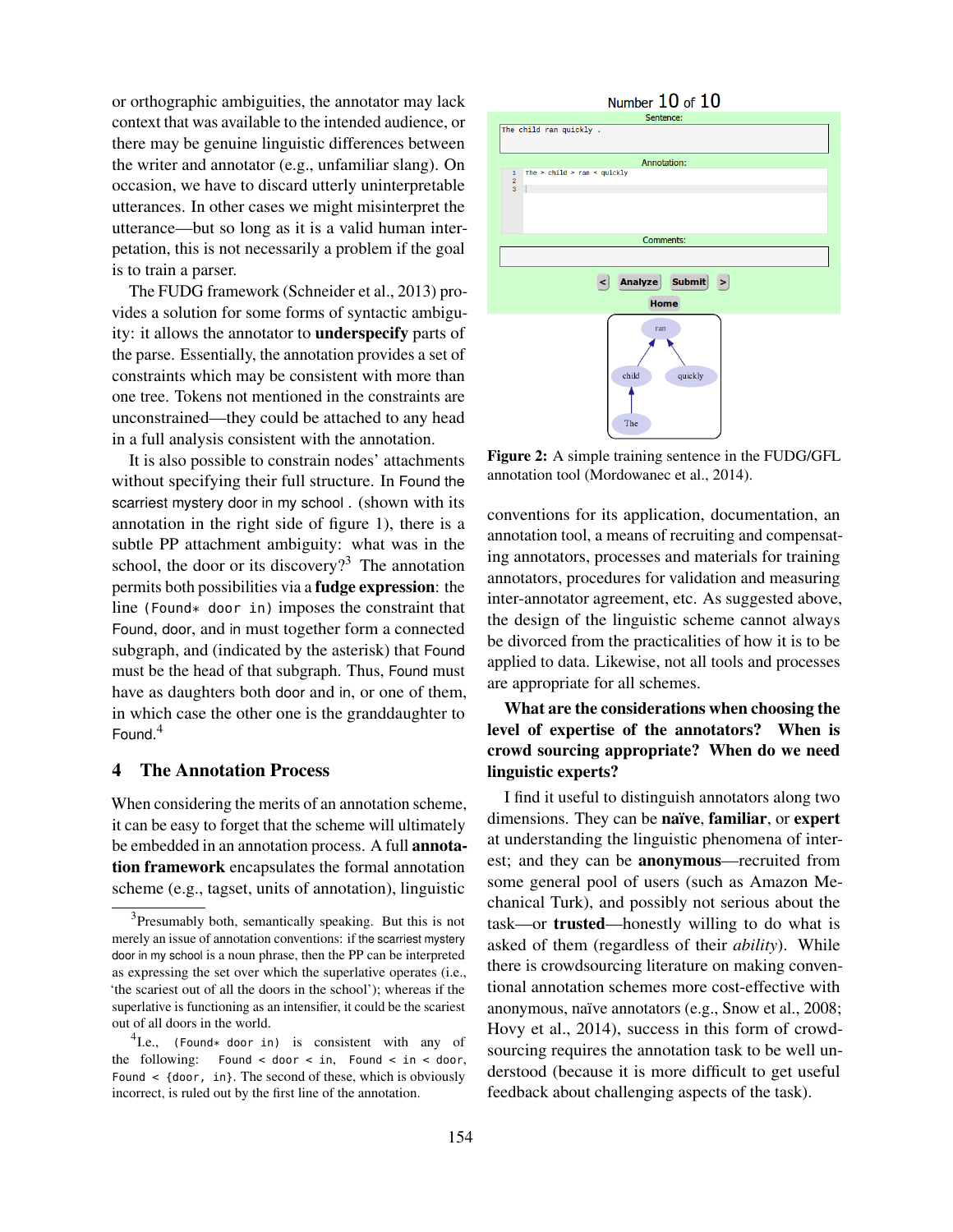By contrast, the annotation schemes I have discussed above had never been piloted. We instead used a pool of local (trusted) annotators who were, for the most part, familiar with the fundamentals of POS/dependency representations but lacking in advanced training in syntax. Most of them were language technologies graduate students primarily trained as computer scientists. Given their fluency with text-based programming languages, we decided to formulate a similar language for FUDG dependency annotation—the Graph Fragment Language (GFL), whose notation is summarized in figure 1. In initial pilot studies, annotators were asked to annotate the data directly in text files, but this did not scale well because there was no immediate check for well-formedness of their input. Thus, for a larger annotation effort, we built a custom web interface for GFL annotations that produces an immediate graphical visualization of the parse (figure 2; Mordowanec et al., 2014). This framework seemed to work well, though we did not build a point-and-click treebanking interface for comparison.

Kong et al. (2014) present some analyses of the 900-tweet/12k-token TWEEBANK corpus. Most of its annotations were collected in a single a day from two dozen annotators, most of them *familiar* and a few of them *expert* with respect to syntactic representation and English grammar. Several quality measures are reported, but the main finding is that despite some noise in the data, training on TWEE-BANK data (instead of out-of-domain training data) produces "a 7.8% gain [in parsing accuracy] with an order of magnitude less annotated data" (Kong et al., 2014, p. 1008). We take this as evidence that trusted non-expert annotations of linguistic structure can be useful. Whether naïve or anonymous annotators could be trained to do dependency annotation is an open question.

For building new resources for NCLs, is it still worthwhile to invest a huge amount of time and human labour for manual annotation, considering that the annotators spend most of their time making arbitrary decisions, and that the aim of building 'high-quality resources' for NCLs might not be realistic?

The Twitter syntactic annotation described above relied on fairly simple schemes distributed among many annotators over a short timeframe. The data produced by this approach has proved beneficial for training Twitter taggers and parsers—at least, relative to no in-domain data. The customization of the annotation schemes for the domain (including permitting underspecification) was intended to reduce the number of arbitrary decisions. (Our dependency annotation guidelines were fairly brief, and annotators were encouraged to avail themselves of underspecification when they encountered syntactic constructions not clearly addressed by the guidelines.)

It is, however, difficult to generalize beyond the framing of the tasks addressed here. I would not, for example, argue that the English Web Treebank (Bies et al., 2012)—a high-quality resource covering five genres of online text in the style of the Penn Treebank—was a wasted effort. But it will, I hope, permit experimentation testing whether the benefits of the full resource (for extrinsic tasks) can be approximated with smaller, less expert, cheaper annotations.

#### 5 Why you shouldn't take my word for it

As with any annotation framework, it is difficult to say exactly which aspects of the setup were successful and which aspects could have been improved. To do so would have required a great many controlled annotation studies, whereas we were focused on producing as much useful data as possible given a limited budget. And of course, it's possible that a more conventional approach to annotation with fewer annotators would have produced more useful data.

In general, it has been my experience that—some well-established best practices notwithstanding designing an annotation framework involves a mixture of guesswork, intuition, and trial and error. I hope future research will succeed at making this process more empirical and more predictable (see also Hovy and Lavid, 2010; Garrette and Baldridge, 2013). There is a great deal more to discover with regard to understanding the range of text varieties (Baldwin et al., 2013), building statistical models of annotator bias (Snow et al., 2008; Hovy et al., 2013; Passonneau and Carpenter, 2014), automatically detecting inconsistencies in linguistic data (Dickinson and Meurers, 2003; Loftsson, 2009; Kato and Matsubara, 2010), and bringing extrinsic models into the annotation loop (Baldridge and Osborne, 2004; Baldridge and Palmer, 2009; Settles, 2012).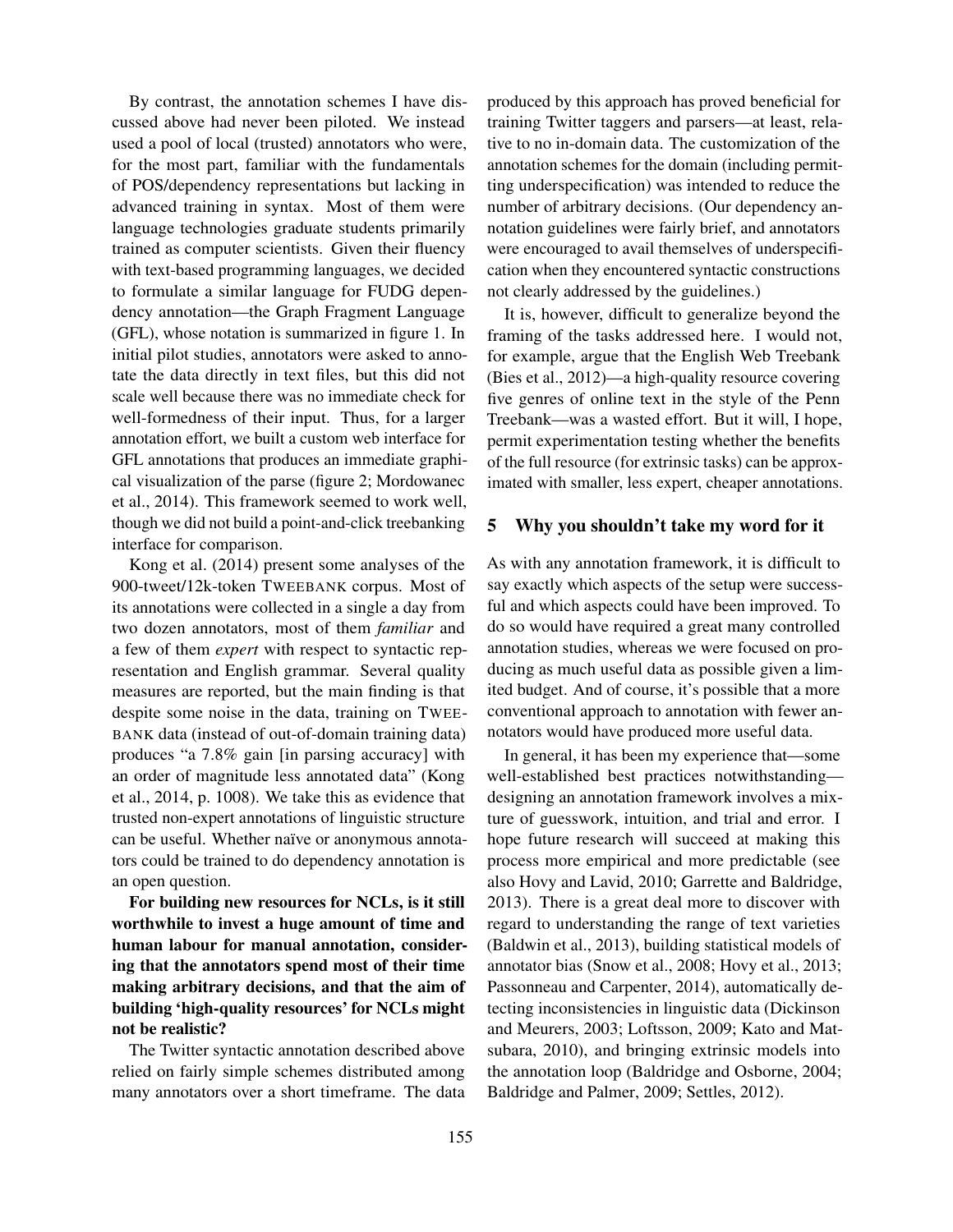## Acknowledgments

I would like to thank the LAW organizers for hosting a panel on this topic, and Noah Smith, Bonnie Webber, and Archna Bhatia for their comments on a draft of this piece.

#### References

- Jason Baldridge and Miles Osborne. 2004. Active learning and the total cost of annotation. In Dekang Lin and Dekai Wu, editors, *Proc. of EMNLP*, pages 9–16. Barcelona, Spain.
- Jason Baldridge and Alexis Palmer. 2009. How well does active learning actually work? Time-based evaluation of cost-reduction strategies for language documentation. In *Proc. of EMNLP*, pages 296–305. Suntec, Singapore.
- Timothy Baldwin, Paul Cook, Marco Lui, Andrew MacKinlay, and Li Wang. 2013. How noisy social media text, how diffrnt social media sources? In *Proc. of IJCNLP*, pages 356–364. Nagoya, Japan.
- Ann Bies, Justin Mott, Colin Warner, and Seth Kulick. 2012. English Web Treebank. Technical Report LDC2012T13, Linguistic Data Consortium, Philadelphia, PA. URL http: //www.ldc.upenn.edu/Catalog/catalogEntry. jsp?catalogId=LDC2012T13.
- Markus Dickinson and W. Detmar Meurers. 2003. Detecting errors in part-of-speech annotation. In *Proc. of EACL*, pages 107–114. Budapest, Hungary.
- Jennifer Foster, Özlem Cetinoğlu, Joachim Wagner, Joseph Le Roux, Stephen Hogan, Joakim Nivre, Deirdre Hogan, and Josef van Genabith. 2011a. #hardtoparse: POS tagging and parsing the Twitterverse. In *Proc. of the 2011 AAAI Workshop on Analyzing Microtext*, pages 20–25. San Francisco, CA.
- Jennifer Foster, Özlem Çetinoğlu, Joachim Wagner, Joseph Le Roux, Joakim Nivre, Deirdre Hogan, and Josef van Genabith. 2011b. From news to comment: resources and benchmarks for parsing the language of Web 2.0. In *Proc. of IJCNLP*, pages 893–901. Chiang Mai, Thailand.
- Dan Garrette and Jason Baldridge. 2013. Learning a partof-speech tagger from two hours of annotation. In *Proc. of NAACL-HLT*, pages 138–147. Atlanta, Georgia, USA.
- Kevin Gimpel, Nathan Schneider, Brendan O'Connor, Dipanjan Das, Daniel Mills, Jacob Eisenstein, Michael Heilman, Dani Yogatama, Jeffrey Flanigan, and Noah A. Smith. 2011. Part-of-speech tagging for Twitter: annotation, features, and experiments. In *Proc. of ACL-HLT*, pages 42–47. Portland, Oregon, USA.
- Dirk Hovy, Taylor Berg-Kirkpatrick, Ashish Vaswani, and Eduard Hovy. 2013. Learning whom to trust with MACE. In *Proc. of NAACL-HLT*, pages 1120–1130. Atlanta, Georgia, USA.
- Dirk Hovy, Barbara Plank, and Anders Søgaard. 2014. Experiments with crowdsourced re-annotation of a POS tagging data set. In *Proc. of ACL*, pages 377–382. Baltimore, Maryland, USA.
- Eduard Hovy and Julia Lavid. 2010. Towards a 'science' of corpus annotation: a new methodological challenge for corpus linguistics. *International journal of translation*, 22(1):13–36.
- Yoshihide Kato and Shigeki Matsubara. 2010. Correcting errors in a treebank based on synchronous tree substitution grammar. In *Proc. of ACL*, pages 74–79. Uppsala, Sweden.
- Lingpeng Kong, Nathan Schneider, Swabha Swayamdipta, Archna Bhatia, Chris Dyer, and Noah A. Smith. 2014. A dependency parser for tweets. In *Proc. of EMNLP*, pages 1001–1012. Doha, Qatar.
- Hrafn Loftsson. 2009. Correcting a POS-tagged corpus using three complementary methods. In *Proc. of EACL*, pages 523–531. Athens, Greece.
- Mitchell P. Marcus, Beatrice Santorini, and Mary Ann Marcinkiewicz. 1993. Building a large annotated corpus of English: the Penn Treebank. *Computational Linguistics*, 19(2):313–330.
- Michael T. Mordowanec, Nathan Schneider, Chris Dyer, and Noah A. Smith. 2014. Simplified dependency annotations with GFL-Web. In *Proc. of 52nd Annual Meeting of the Association for Computational Linguistics: System Demonstrations*, pages 121–126. Baltimore, Maryland, USA.
- Olutobi Owoputi, Brendan O'Connor, Chris Dyer, Kevin Gimpel, and Nathan Schneider. 2012. Partof-speech tagging for Twitter: word clusters and other advances. Technical Report CMU-ML-12-107, Carnegie Mellon University, Pittsburgh, Pennsylvania. URL http://www.ark.cs.cmu.edu/TweetNLP/ owoputi+etal.tr12.pdf.
- Rebecca J. Passonneau and Bob Carpenter. 2014. The benefits of a model of annotation. *Transactions of the Association for Computational Linguistics*, 2:311–326.
- Slav Petrov, Dipanjan Das, and Ryan McDonald. 2011. A universal part-of-speech tagset. *arXiv:1104.2086 [cs]*. URL http://arxiv.org/abs/1104.2086, arXiv: 1104.2086.
- Alan Ritter, Sam Clark, Mausam, and Oren Etzioni. 2011. Named entity recognition in tweets: an experimental study. In *Proc. of EMNLP*, pages 1524–1534. Edinburgh, Scotland, UK.
- Nathan Schneider, Brendan O'Connor, Naomi Saphra,